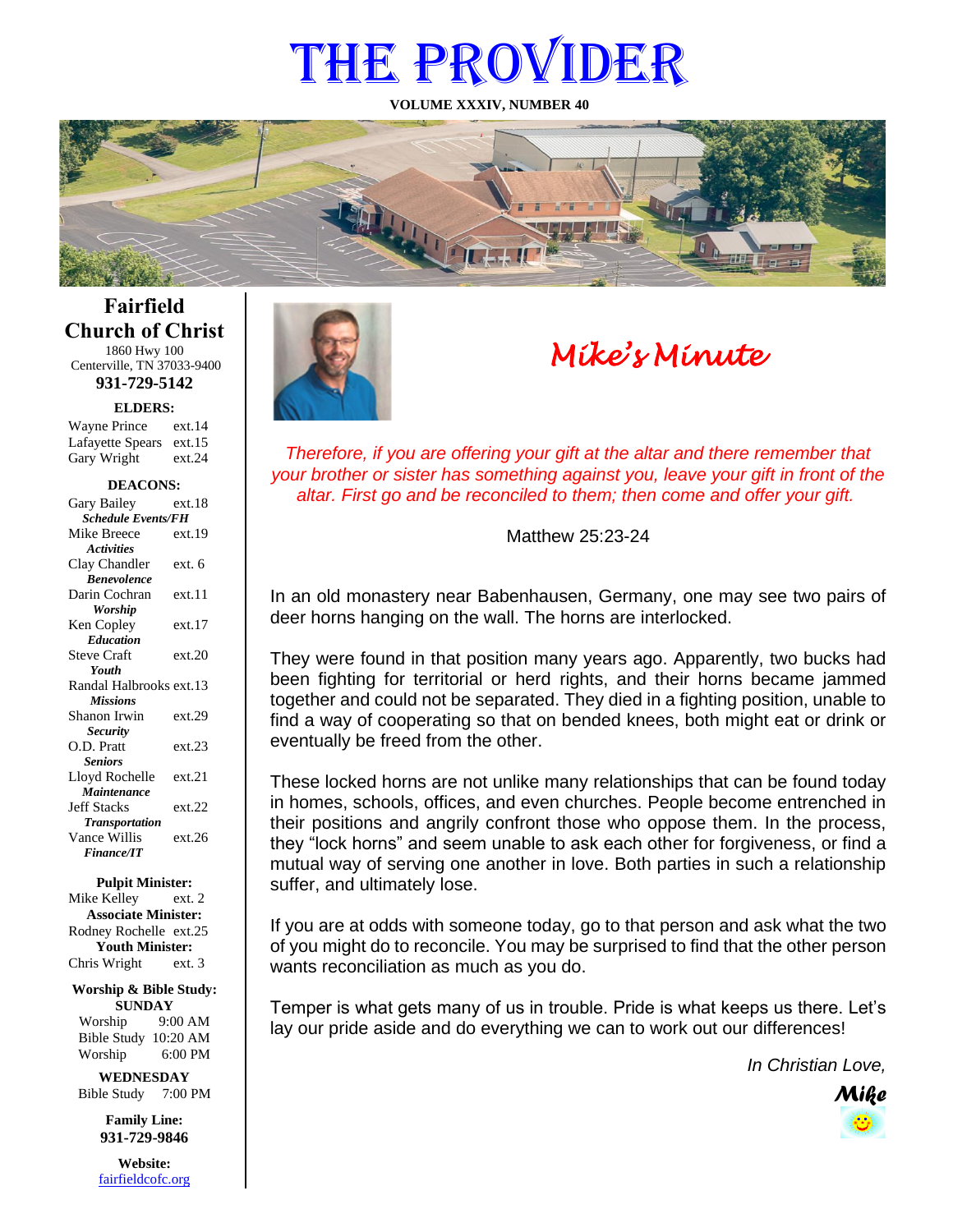

This coming Sunday we will start collecting money for needy children for Christmas this year. We will take donations thru October 31<sup>st</sup>. Please give your money to Mike Batts or one of the elders.

October 24<sup>--</sup>. There is a box in each loyer for cards<br>to be sent to Barbara-just drop them in the box and **Barbara Beard** will celebrate her 85<sup>th</sup> birthday on October  $24<sup>th</sup>$ . There is a box in each foyer for cards they will be taken to her at Hickman County nursing home.

Our annual hayride will be Saturday, October 23rd at Ron & Dawn Mayberry's farm at 1391 Maddox Road in the Grays Bend community starting at 5:00 pm. We will roast hot dogs on an open fire. Boys are asked to bring canned drinks or bottled water; girls are to bring chips and/or desserts. Please bring your own chairs to sit in. Sign up sheets are in both foyers. Please sign up by October  $20<sup>th</sup>$  so we can know how much food we will need.

Our annual community outreach, the **Halloweenie Roast**, will be on Sunday, October 31<sup>st</sup> this year. We will give out hot dogs, chips and candy. We will be needing candy and volunteers to help with the giveaway.



Al & I would like to thank everyone for the prayers, cards, phone calls, and the beautiful wind chimes. We are so blessed and grateful to have such a wonderful church family like we have at Fairfield. Thanks to everyone and may God bless you all. **Al & Faye Williams**

# *Consider how precious a soul must be when both God and the devil are after it.*



*Members:* Willie Powers (recovering from a heart attack, at church Wednesday night), Chris Breece (sister's home), Brenda Stoltz, Connor Peebles, Rick Bruno, June Prince, Dewayne Victory, Helen Shanes, Bob James, Kenneth Chandler, Carol Warren, Thomas Haskins, Lou Dickens, Raymond Stoltz, Paul & Noble Victory, James Coates & Harry & Jo Ann Totty.

*Friends & Family:* Elizabeth Dunn (mother of Deneen Clayton & Bobby Dunn, bypass surgery), Mike Rhea (broken leg), Mike (St. Thomas Hickman) & Nancy Bradley, Mike Harvill (St. Thomas Weststroke, husband of Velda and father of Loura Hall), Kelley Wilson, Glen England, Isaiah Locke (& family), Randal & Brenda Totty, Jeremy Primm (home), Bobby McCoy, Melvin Roberson, Willie Taylor, Ronald Loveless, Billie Church, Daniel Spears, Harley Parker, Ann Spencer, Thomas Brady, Donald Brady, Rachael Bellis, Michael Noonan, Doris Elam, Neil Jobe, Adam Lawson, Evan Boyd, Donna Gaspard, Roman Surra, Anthony & Rita Stacks, McKinley Moore, Jimmy Jenkins, Doug & Ruby Church, Carolyn Nash, Kathy Swinford Coleman, Grayson Gunter, Jimmy George & William Dale Nash.

*Life Care:* Hester Moss

*St. Thomas Hickman Nursing Home:* Barbara Beard, Naomi Bailey

*Olive Branch Senior Living, Dickson:* Martha Page



- **Oct 10 -** Puppet Show during evening service in Lift-Off
- Oct 17 3<sup>rd</sup>-5<sup>th</sup> grade Devo, during evening service @ FH
- **Oct 19 -** Middle/High School Devo, 6:30-8:30 @ the FH
- **Oct 23 -** Hayride at the Mayberry's. Boys bring canned drinks or bottled water, Girls bring chips or desserts. Sign up sheets in both foyers.
- **Oct 31 -** Halloweenie Roast, church front porch. Help needed preparing hot dogs and pass out bags.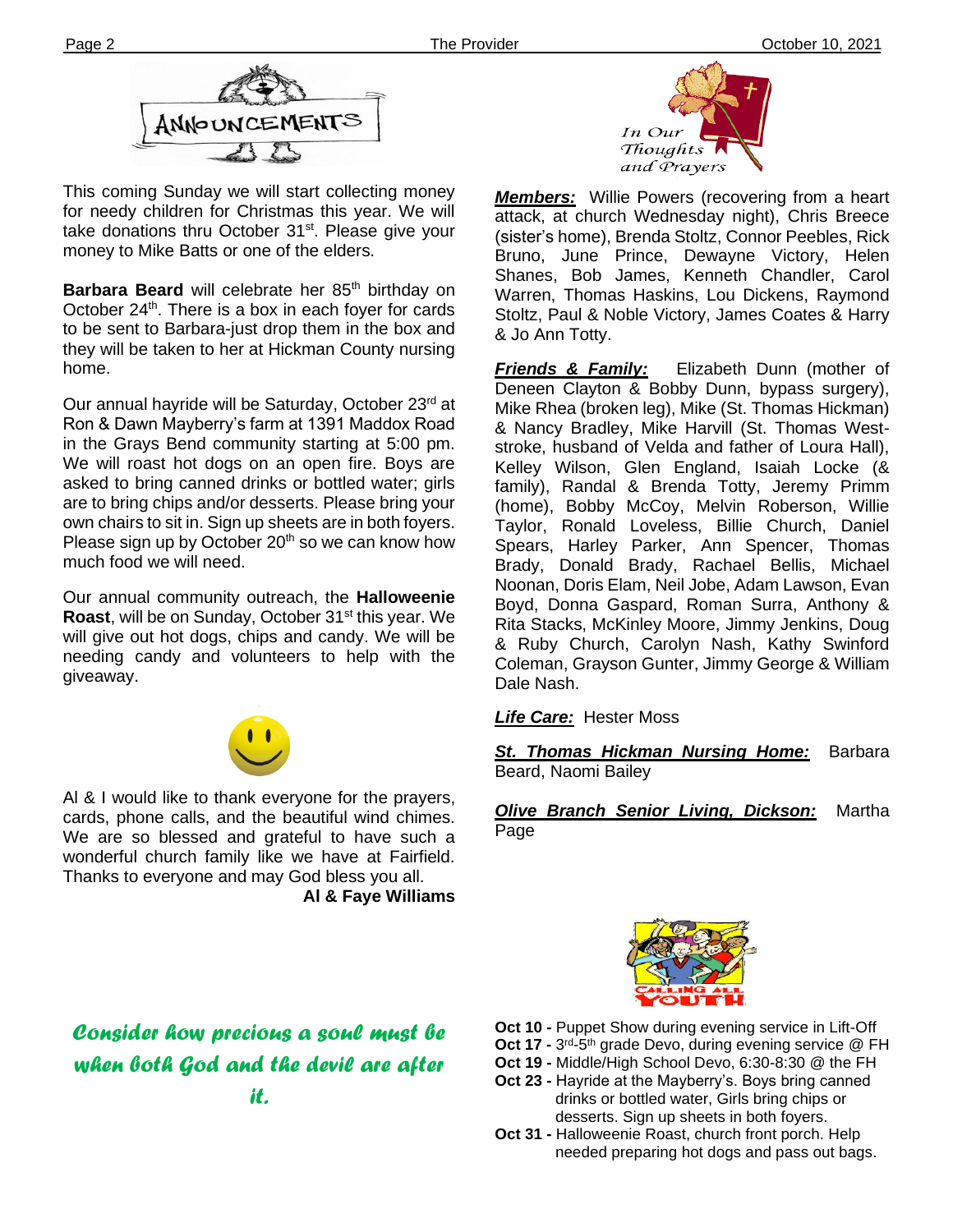

#### **Center Fielders News** "Good Luck or Good Lord?"

 Has anyone ever wished you good luck, or have you ever said good luck to someone else? Have you ever really thought about what that actually means? Ever "knocked on wood?" Ever rubbed something or carried something in your pocket for "good luck?" I understand that we sometimes wish others good luck as a friendly gesture while others attribute life's happenings to imagined or even real influences and powers other than God's. In reality, there is no such thing as luck, that is, if God is in full control. Individuals who view life where God is not in control, often say they have either "good luck" or either "bad luck."

 Man is a special creation of God. Within every human being, God places an eternal soul that He wants to receive back through repentance from sin and by faith through Christ's shed blood for forgiveness through baptism. Therefore, God has a special intense interest in us. Jesus spoke of God's interest in the birds and flowers, but then went on to say that humans are worth much more than these. Even more astounding, God sent His Son Jesus into this world to die for the sins of all who will meet the conditions for salvation.

There is nothing that happens by chance or this thing If God is all-knowing, all- seeing, all-powerful, and ever-present, which He is, then there is no such thing as luck. God is in control of everything including natural disasters, political and civil unrest, and anything else that happens throughout the world. Many say that a loving God is either unconcerned or nonexistent when they try to make sense out of all the chaos and suffering in the world. But when you read the Book of Job, you see that God was in control all along and Job didn't just have a dose of bad luck. we call luck, it is called Lord!!

*Obey God and watch Him work,*

## *Rodney*



# MEN TO SERVE October 10

## **SUNDAY MORNING:**

**Song Leader:** Darin Cochran  **Opening Prayer:** Wayne Prince **Scripture Reading:** Robert Graf  **Scripture: Ephesians 4:29-32 Preside Lord's Supper:** Adam Jude  **Alternates:** Jeff Stacks, Mike Batts  **Announcements:** Gary Basford  **Closing Prayer:** Darin Cochran **Van Driver:** Gary Basford 931-628-0355

## **SUNDAY EVENING:**

**Announcements:** Gary Basford **Scripture Reading:** Edwin Wright  **Scripture: Ephesians 1:6-9 Song Leader:** Jeff Stacks **Opening Prayer: Roy McCoy Lord's Supper:** Edwin Wright, Gary Wright **Closing Prayer:** Lafayette Sperars **Van Driver:** Gary Basford 931-628-0355

#### **WEDNESDAY NIGHT:**

**Announcements:** Gary Basford **Song Leader:** Mike Kelley **Opening Prayer:** Randal Halbrooks **Invitation:** Rodney Rochelle  **Van Driver:** Gary Basford 931-628-0355

Do not let any unwholesome talk come out of your mouths, but only what is helpful for building others up according to their needs, that it may benefit those who listen. **Ephesians 4:29** 



# **FOR THE RECORD**

 **WEEK OF October 3, 2021 MORNING WORSHIP 154 CONTRIBUTION: \$4852 2021 WEEKLY BUDGET \$4167**